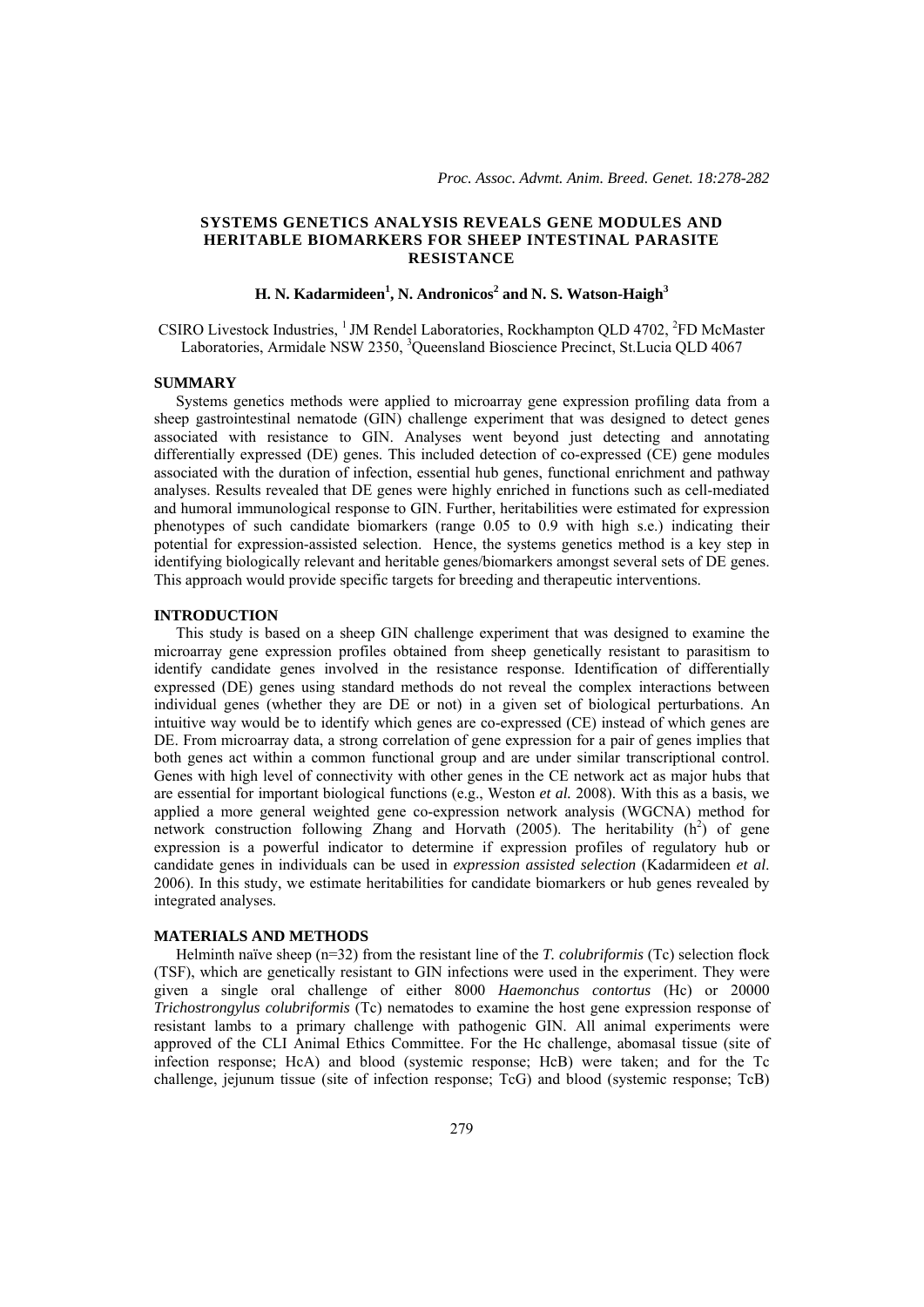#### *Disease resistance*

were taken at 0, 3, 7 and 21 days post-challenge (length of infection, L) with 4 biological replicates for each sample (4 parasite-tissue groups  $x$  4 time points  $x$  4 replicates = 64 arrays total). RNA extracts were hybridised to Affymetrix GeneChip® Bovine Genome arrays.

**Differential Gene Expression Analyses.** Microarray data were processed using Affymetrix® Microarray Suite (MAS 5.0) software during normalisation and making detection calls. After editing based on 'Absent or Marginal' detection calls, there were 16936 transcripts for further analyses. All statistical and bioinformatic analyses were performed using the Bioconductor package, limma (v.2.10.5). DE genes at 1% and 5% adjusted False Discovery Rate (pFDR) for a range of biological contrasts were detected. Total number of genes that were DE for each contrast was reported, along with their mode of regulation and functional annotation.

**Weighted gene co-expression network analyses (WGCNA).** The WGCNA distinguishes from other unweighted network construction methods in that it assigns weights to each edge by soft rather than hard thresholding. The latter could result in some borderline wherein important genes drop-off the network due to cut–off threshold values. WGCNA begins with calculation of a co-expression measure, the absolute value of the Pearson correlation  $(\rho_{ii})$  between every pair of genes. A network is represented by an adjacency matrix, **A** with elements aij. The **A** matrix is created by applying the adjacency function,  $\beta$ , to co-expression measure,  $\rho_{ij}$  as:  $(\rho_{ij})^{\beta}$ , which is a kernel of weighted co-expression gene networks (Zhang and Horvath, 2005).  $\beta$  must be specified in such a way that it corresponds to biological motivation. The adjacency matrix **A** is then used to calculate the topological overlap measure (TOM), which reflects the relative interconnectedness between every pair of genes. The TOM matrix was used as input to the average hierarchal linkage algorithm (unsupervised) to create a dendrogram. Modules were then defined using the dynamic hybrid tree cutting algorithm of the *dynamicTreeCut* R package (Langfelder *et al.* 2008). We applied the above WGCNA method for the 16936 transcripts across 16  $(\times 4)$  arrays. The coexpression networks were constructed separately for Hc and Tc parasites, and for each one of the 3 tissues (ie., one each for HcA, HcB, TcG and TcB samples using 16 microarray samples each). As there are several modules in each network, significant correlation of gene modules with the trait, L (called "module significance") was calculated within each network to determine biological relevance with pathogenicity of Hc and Tc worms.

**Systems biology of gene modules**. Gene modules with high correlation with L $>0.8$ , were subjected to a systems biology approach to provide a biological context. Within such significant modules, genes whose module membership was  $\leq 0.7$  (ie., those that are not hub genes) were removed. Functional enrichment analyses were carried out by linking the filtered genes with external biological metadata using EASE (http://david.abcc.ncifcrf.gov/summary.jsp) and GOEAST (http://omicslab.genetics.ac.cn/GOEAST/) to choose candidate genes / biomarkers.

**Heritability of DE and module hub genes.** Expression profiles of the top 10 DE genes from contrasts and selected hub genes from 4 networks were then prepared for quantitative genetic analysis. A linear model fitted (10) sire effects as random and treatment effects such as time, tissue, flock as fixed, to log-transformed gene expression values (Kadarmideen 2008). This yielded sire variances ( $\sigma^2$ s) which were then used to calculate h<sup>2</sup> as  $4*\sigma^2 s / (\sigma^2 s + \sigma^2 e)$ .

# **RESULTS AND DISCUSSIONS**

**Differential Gene Expression Analyses.** Comparison between Hc and Tc were made using only the blood sample arrays as the other tissues are affected by Hc or Tc, but not both. Only results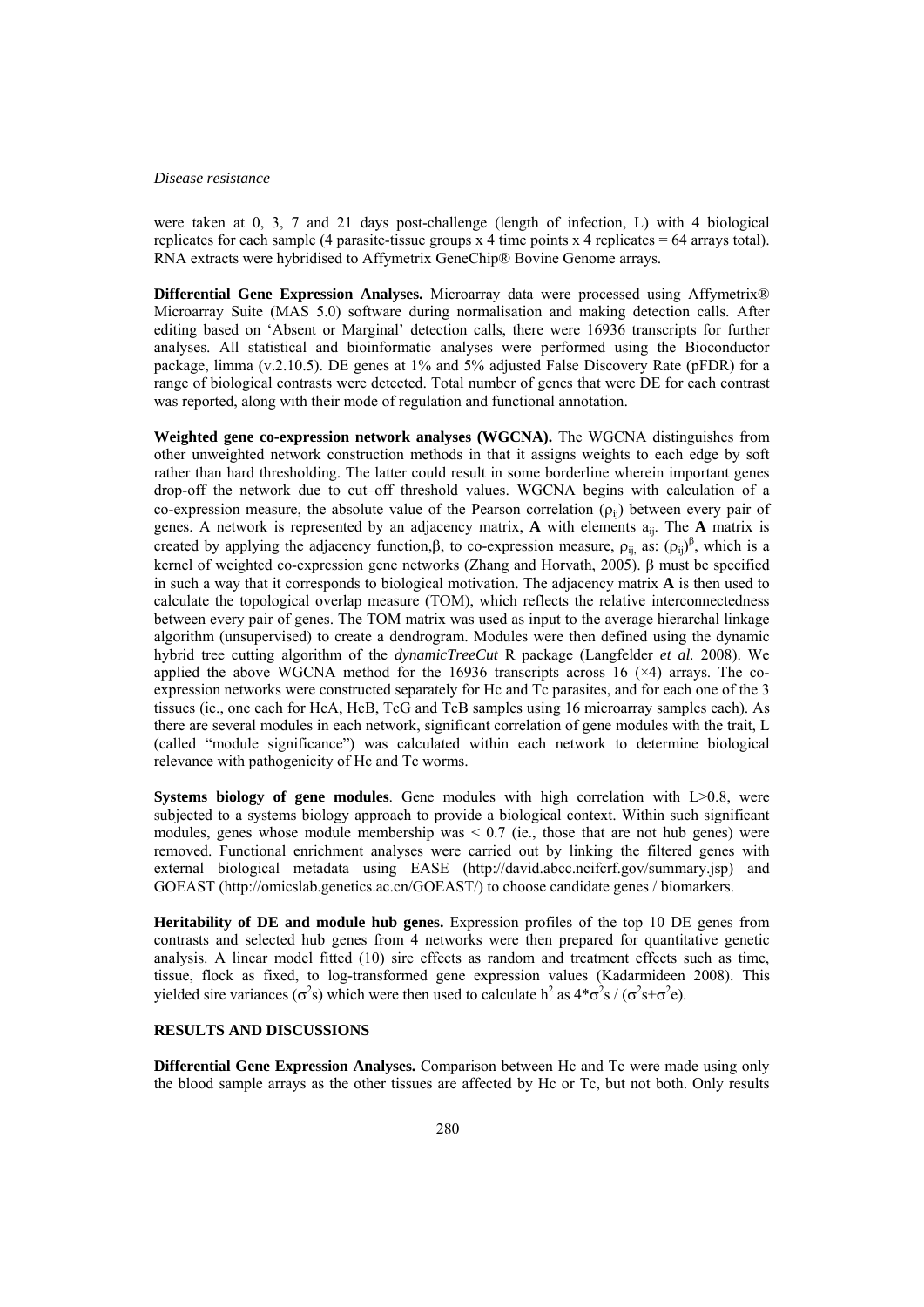from fitting linear contrasts for L, irrespective of Hc or Tc and contrasts for interaction between parasites and L are discussed here. Figure 1 (left) shows a Venn diagram containing sets of DE genes (Benjamini and Hochberg (BH) adjusted p-value  $\leq 0.05$  and fold change  $\geq 2$ ) for L3 (20)

genes), L7 (132 genes) and L21 (23 genes) compared to uninfected samples  $(L = 0)$ . Of these, there were 2, 113 and 14 DE genes specific to L3, L7 and L21, respectively. The interaction between parasite and L3, L7 and L21 provide 0, 213 and 54 DE genes respectively (Figure 1 right). Of these interaction genes, 200 were parasite:L7 specific and 41 were parasite:L21 specific. This shows that there are a large number of genes at L7 and L21 that respond differently between Hc and Tc infected sheep. Heat plots show hierarchical clustering of expression levels of the Parasite:L7 (Figure 2). The parasite: L7



**Figure 1. Venn Diagrams with number of DE genes for length of infection. Heatplots show hierarchical clustering of Parasite:L7 (top right) and Parasite:L21 genes (bottom right)**

heat plot shows 2 distinct gene clusters: 1) those more up regulated in Tc L7 and 2) those more up regulated in Hc L7. This indicates the presence of unique co-expressed gene modules for different parasites across different time points; which can be identified via WGCNA.



**Figure 2. Heatplots show hierarchical clustering of Parasite:L7 interactions**

**WGCNA and Systems Biology.** There were 11 different modules detected for HcA with two major modules (containing 41 and 94 genes, respectively) being the most significantly related to L. Similar results were available for other 3 networks (HcB, TcG and TcB). Systems biology results for different networks showed that they were involved in the activation of immune response, response to antigenic stimulus, cell mediated and humoral immune response, response to wounding, regulation of endocytosis, metabolic and catabolic processes, and signal transduction